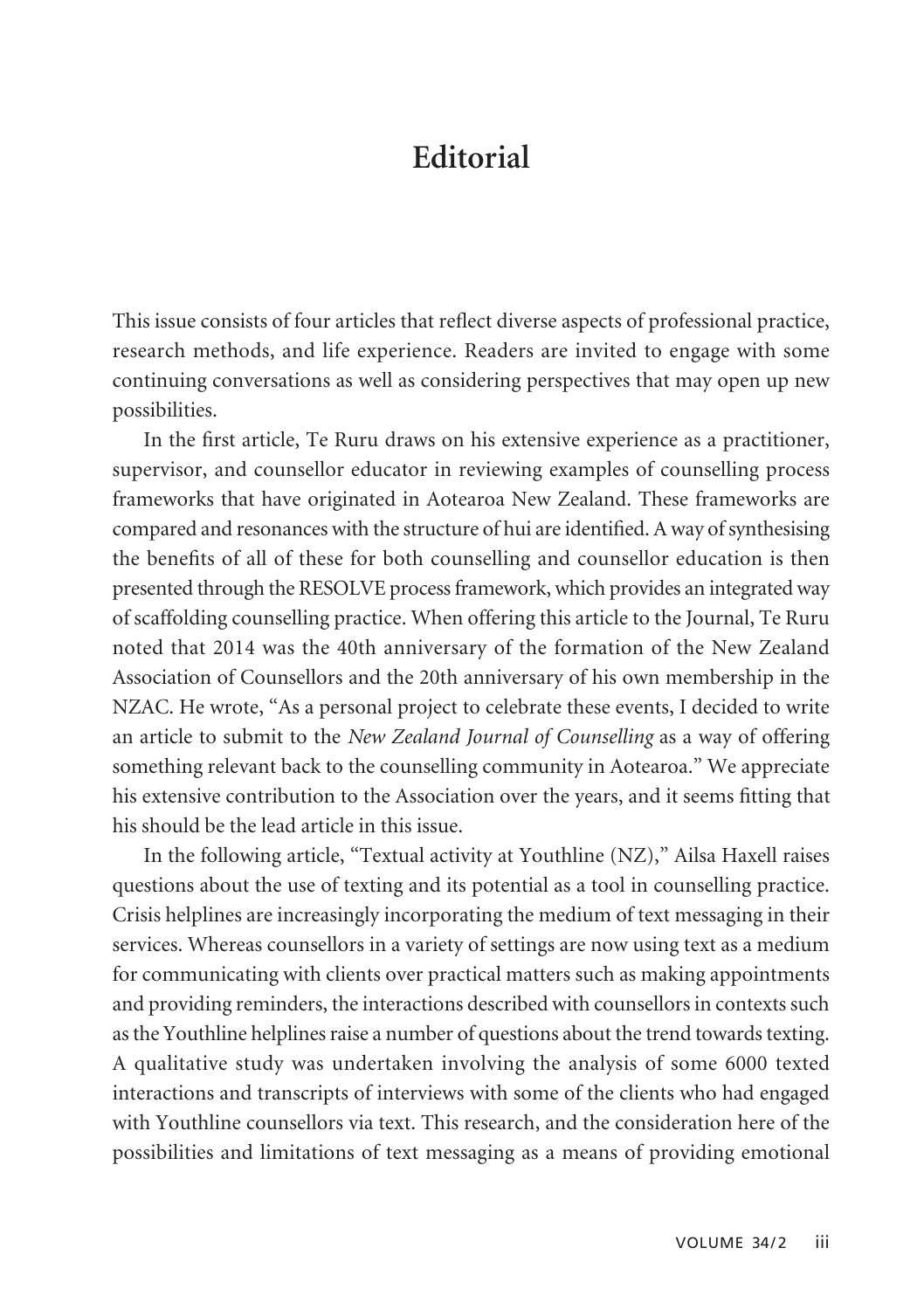support and a medium for counselling, open up an important discussion, particularly but not exclusively for counsellors working with youth.

Katie Wasson's article considers counsellors' work with young people, but from within a different context, school guidance counselling, and it raises provocative questions about the association between youth mental health, the aspirations of *The New Zealand Curriculum* in terms of the key competencies, values, and young people's attainment of psychological wellbeing, and the implications of these for school counsellors' work within a neoliberal sociopolitical context. In this way the article contributes a different perspective to discussions about the key competencies in *The New Zealand Curriculum* and the work of school counsellors. It does this by framing the contribution school guidance counsellors make with regard to the key competencies as one of making visible—thereby creating possibilities for critique and challenge the effects of the underlying neoliberal humanist ontology on young people's lives.

The final piece in this issue is an autoethnographic study of the ways in which Alzheimer's disease shaped and affected Mandy Pentecost's relationship with her mother. Writing was the means of inquiry used in this study, documenting the changes in their relationship and Mandy's responses to them through poetry and commentary. Alzheimer's directly affects approximately 50,000 New Zealanders and their immediate family members, as well as regularly requiring active interventions by medical and community professionals. As counsellors we rarely work directly with Alzheimer's patients, but are more likely to work with their family members, who often struggle with their desire to show support and affection for their loved ones, at the same time carrying heavy loads of frustration and despair as they experience an increasing sense of loss. This illness has often been called "the long goodbye," however in this autoethnographic process Mandy has instead been interested in capturing and reflecting on the ways in which the dynamics of her relationship with her mother were changed and renegotiated as the illness advanced. By focusing on "saying hello again" and on what was possible in their relationship as her mother's condition changed, she challenges the notion of Alzheimer's as a long goodbye. Mandy hopes that the readers of this article, and those who heard her present at the Contemporary Ethnography Across the Disciplines Conference in 2014 and at the earlier NZAC Research Conference in December 2013, will find themselves invited into her private world of experience in a way that engages their emotions, and that they too will speak of their own experiences, contributing in new ways to the discourses about dementia in that "saying hello" space. She also hopes that they are invited to consider their own beliefs